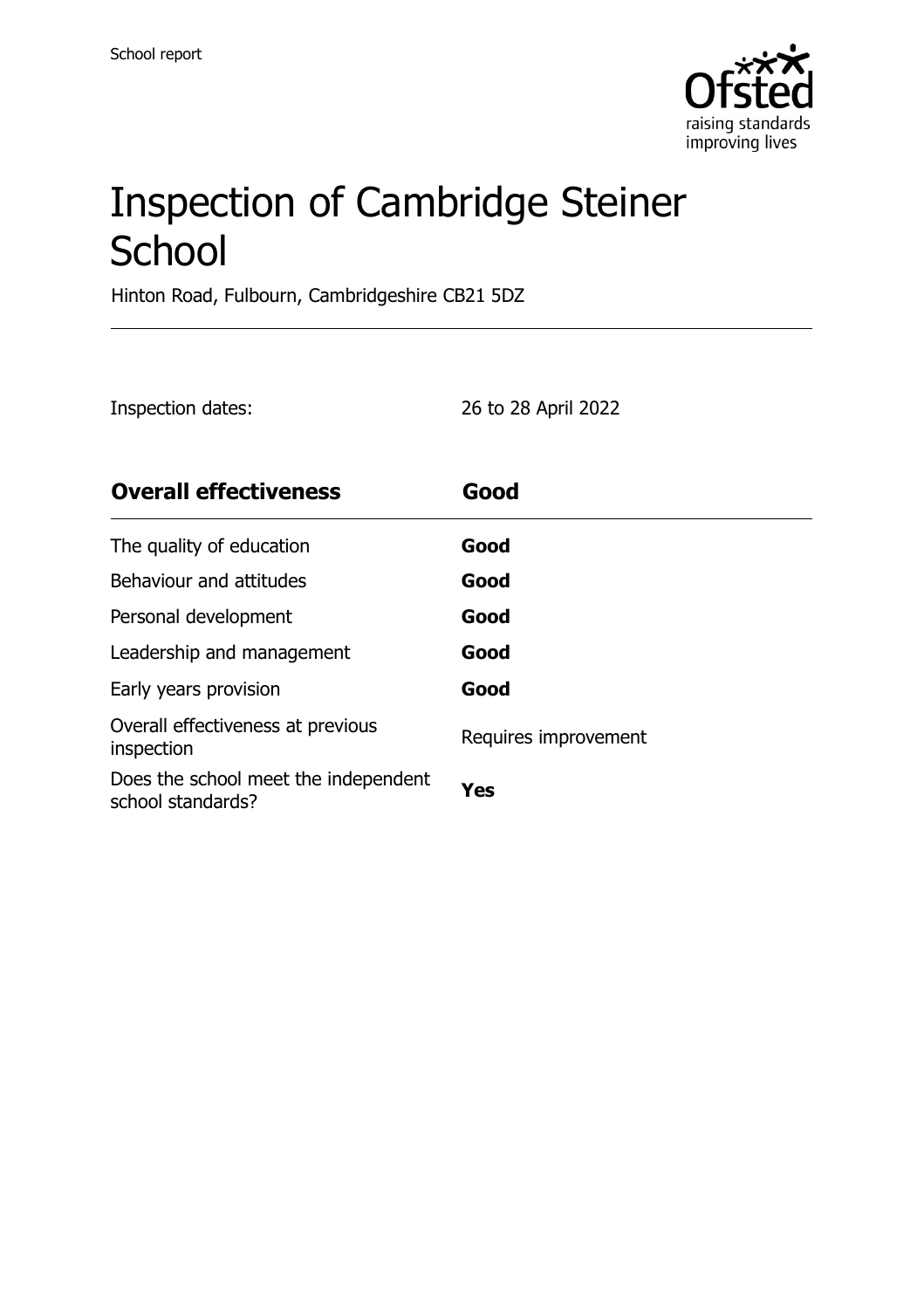

#### **What is it like to attend this school?**

Pupils at Cambridge Steiner School value and respect individuality. Pupils say that being kind to everyone is 'just what we do'. They trust that adults will keep them safe. Pupils say that bullying does not really happen. They say that adults deal with any concerns they may have effectively.

Pupils enjoy a rich, creative and broad curriculum. Their learning is closely linked to the outside environment. From the start of early years, children are immersed in learning that provides a wide range of opportunities in music, song, movement and the natural world. Pupils value the attention given to the creative aspects of learning as well as the academic.

Pupils are well mannered and respectful. They listen to adults and each other. They show enthusiasm for new learning and their studies. Pupils' good behaviour contributes to the school's calm and happy atmosphere.

Pupils with special educational needs and/or disabilities (SEND) are given wellthought-out support to access the curriculum.

Pupils learn about democracy and different faiths and cultures. They articulate their views clearly, sensitively and confidently.

Parents and carers say that it is a school where their children thrive and can be 'who they are'.

#### **What does the school do well and what does it need to do better?**

The proprietor and school leaders have made significant improvements in provision since the previous inspection. They now ensure that they consistently meet the independent school standards. They have improved the quality of education, and they have strengthened leadership capacity across the school.

Leaders have developed a curriculum that is creative, rich and inclusive. Leaders have planned this curriculum in detail. Teachers are well trained and deliver learning expertly. They reinforce important knowledge and vocabulary as pupils learn. They check pupils' understanding routinely, so that they can adapt learning to pupils' individual needs. There is a shared understanding between adults about what and how pupils will learn. All pupils, including those with SEND, learn well in a wide range of subjects.

As pupils get older, they develop skills and comprehensive knowledge. Pupils understand how their learning connects together. For example, in lessons where young children are taught to prepare and cook food, they are able to explain where their ingredients have come from, and the importance of using equipment safely.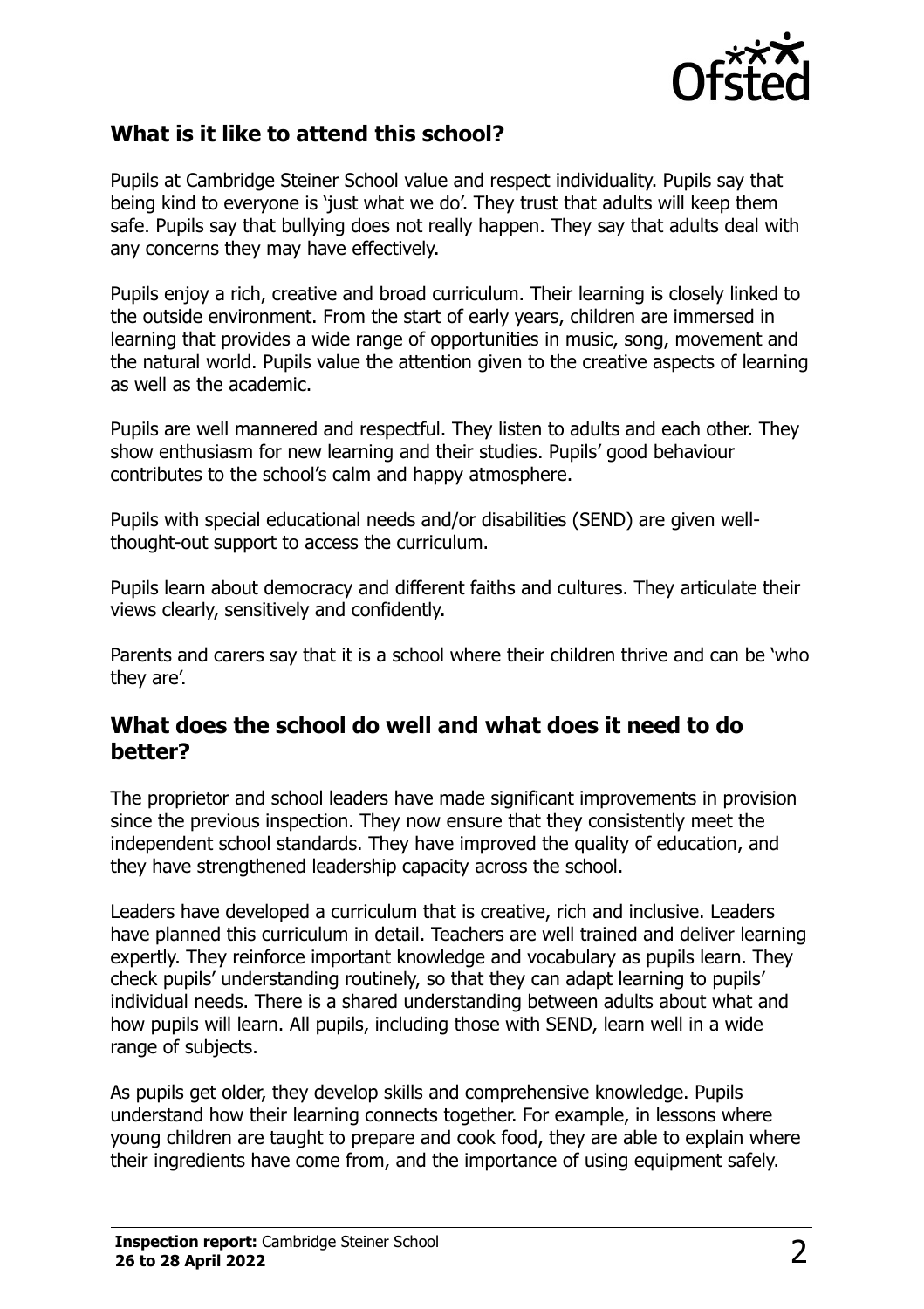

Communication (language, speaking and listening) is at the centre of the school's curriculum. In early years, adults model language clearly and well. They take every opportunity to help children learn and practise new words. Children develop their vocabulary through a range of well-thought-out activities, such as listening to stories and singing songs. Children are able to engage in conversations from an early age and learn important letter sounds in an appropriate order ready for reading. Children develop strong language skills from the start.

Pupils develop a love of reading. Pupils are taught how to understand the detail and nuances within a text. They learn how writers use language to convey meaning. Most learn to read with confidence and fluency. A very small number of pupils do not always receive the precise support they need to develop their reading further. This is hindering a few pupils from achieving as well as they could.

Pupils learn about and celebrate diversity. Pupils develop a mature knowledge of different faiths, lifestyles and cultures, and about the importance of tolerance and acceptance. Pupils consider important international debates, such as on sustainability and climate change. Leaders reinforce the importance of healthy living effectively, mainly through the school's outdoor learning.

Pupils receive suitable careers guidance. Leaders have further developed a programme of careers advice and guidance to be delivered next term, when the first cohort of pupils move into older year groups.

Parents are hugely positive about what the school provides for their children. Staff value leaders' support and enjoy working at the school.

Leaders and trustees have a secure understanding of how to consistently meet the independent school standards. They are clear about the main priorities for improving the quality of education. This includes developing the reading curriculum further.

#### **Safeguarding**

The arrangements for safeguarding are effective.

There is a strong safeguarding culture within the school. Leaders are vigilant and know pupils and families well. Pupils are taught about online safety and know how to protect themselves when online.

Any concerns that staff have about pupils are appropriately recorded and followed up swiftly. Staff have received the latest safeguarding training and are knowledgeable about local contextual issues.

All checks on staff, visitors and contractors are thorough and appropriate.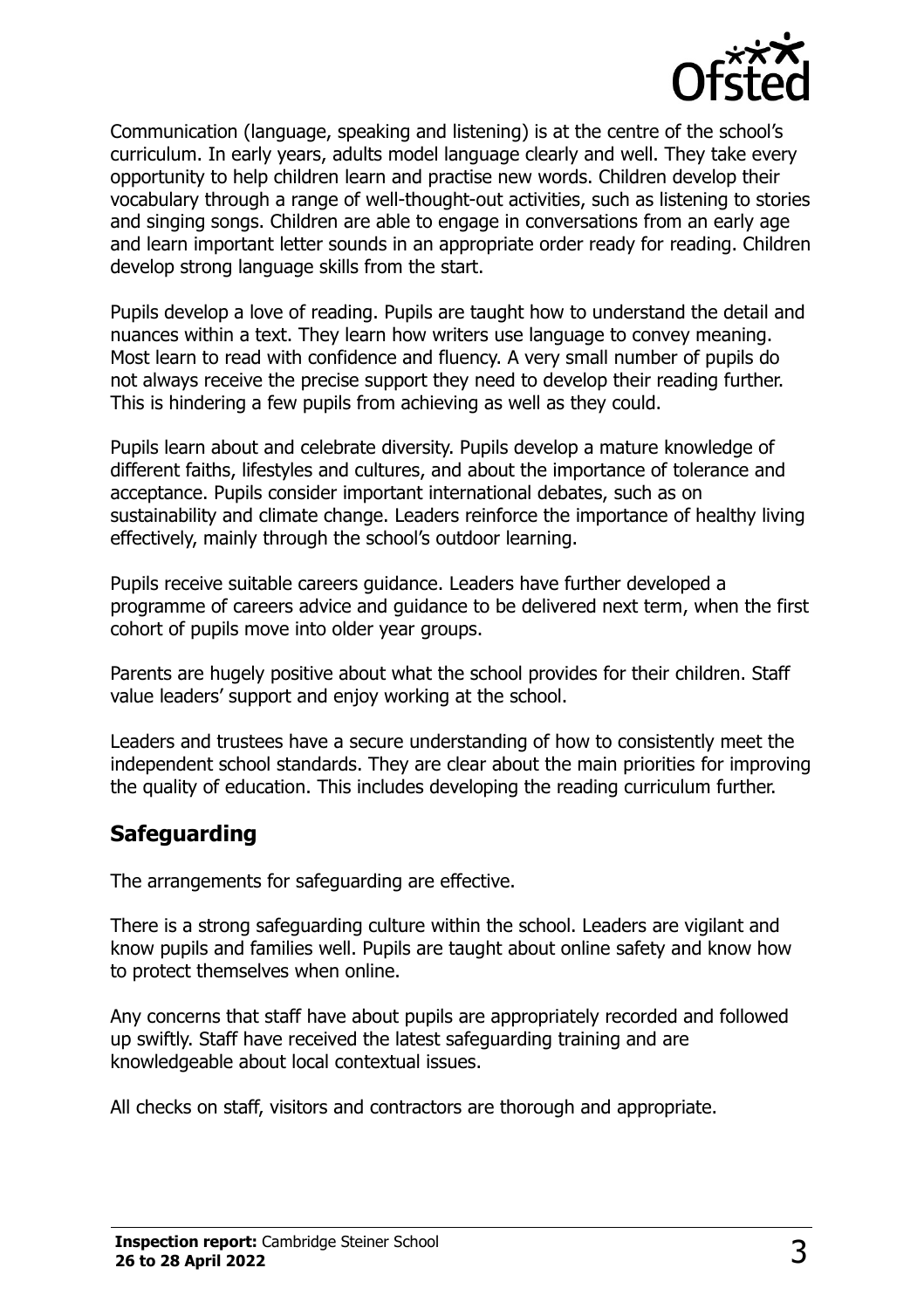

# **What does the school need to do to improve? (Information for the school and proprietor)**

 $\blacksquare$  There is a clear plan for the teaching of reading across the school. In a few instances, adults have not identified pupils who would benefit from more precise support with reading. Leaders need to make sure that they identify where a few pupils need this support, so that they can read fluently as quickly as possible.

# **How can I feed back my views?**

You can use [Ofsted Parent View](http://parentview.ofsted.gov.uk/) to give Ofsted your opinion on your child's school, or to find out what other parents and carers think. We use information from Ofsted Parent View when deciding which schools to inspect, when to inspect them and as part of their inspection.

The Department for Education has further [guidance](http://www.gov.uk/complain-about-school) on how to complain about a school.

If you are the provider and you are not happy with the inspection or the report, you can [complain to Ofsted.](http://www.gov.uk/complain-ofsted-report)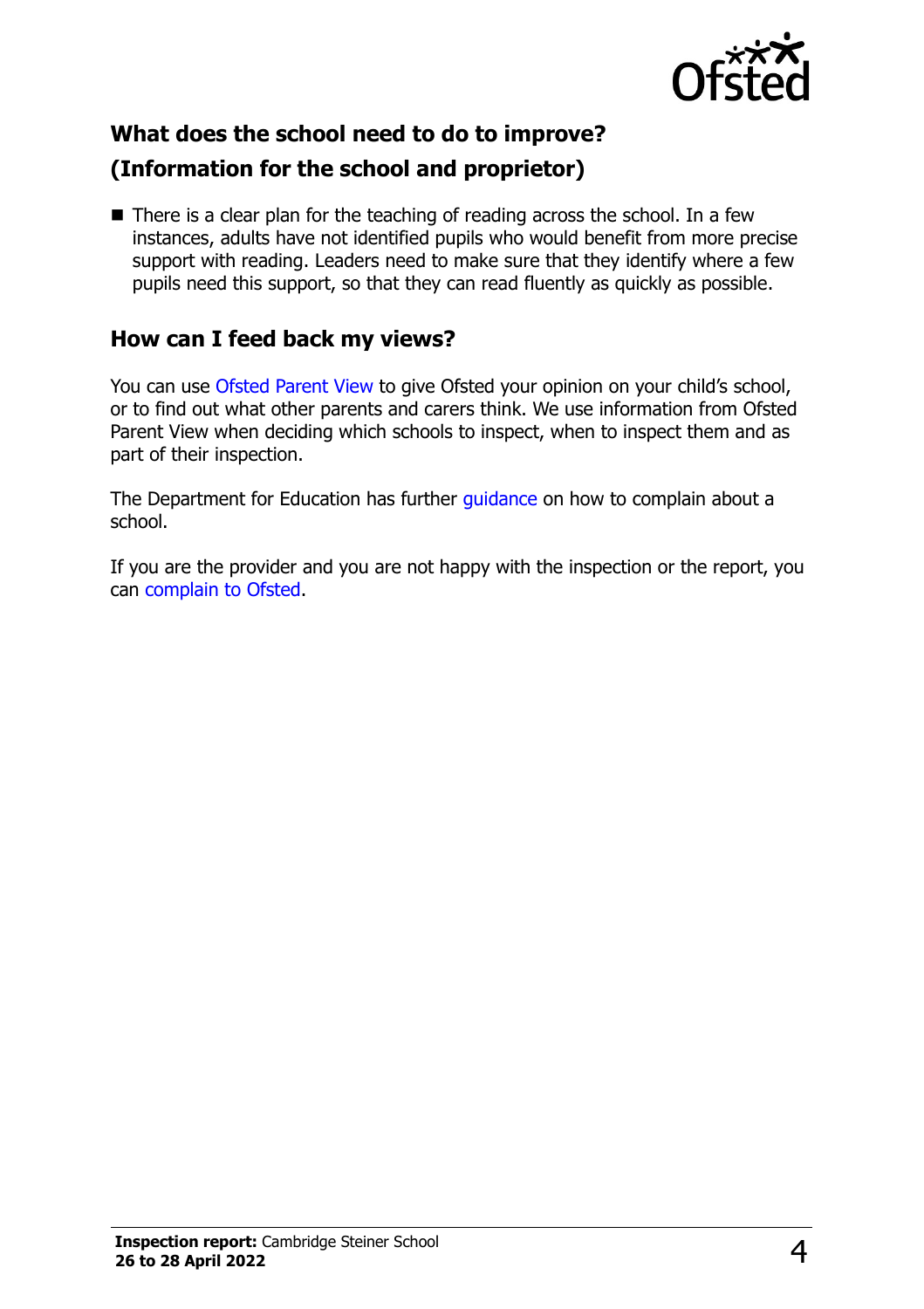

# **School details**

| Unique reference number             | 131937                                          |
|-------------------------------------|-------------------------------------------------|
| <b>DfE</b> registration number      | 873/6029                                        |
| <b>Local authority</b>              | Cambridgeshire                                  |
| <b>Inspection number</b>            | 10216820                                        |
| <b>Type of school</b>               | Other independent school                        |
| <b>School category</b>              | Independent school                              |
| Age range of pupils                 | 2 to 16                                         |
| <b>Gender of pupils</b>             | Mixed                                           |
| Number of pupils on the school roll | 100                                             |
| <b>Proprietor</b>                   | Trustees of Cambridge Steiner School<br>Project |
| <b>Chair</b>                        | Joel Chalfen                                    |
| <b>Headteacher</b>                  | Sarah Fox                                       |
| <b>Annual fees (day pupils)</b>     | £7,257 to 10,350                                |
| <b>Telephone number</b>             | 01223 882727                                    |
| <b>Website</b>                      | www.cambridge-steiner-school.co.uk              |
| <b>Email address</b>                | admin@cambridge-steiner-school.co.uk            |
| Date of previous inspection         | 21 to 23 May 2019                               |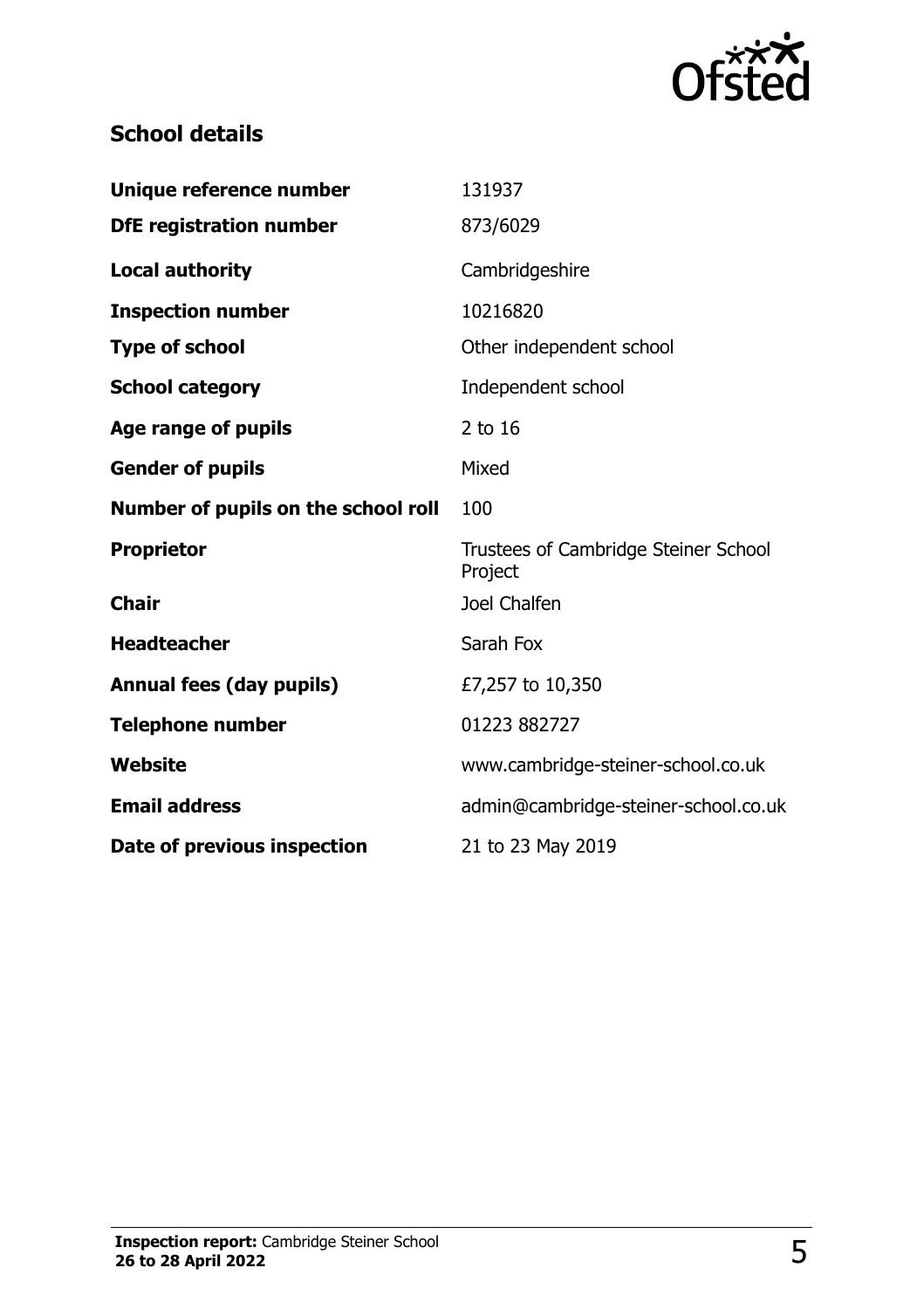

## **Information about this school**

- The school follows the philosophy and methodology of the Steiner Waldorf Schools Fellowship.
- The legal proprietor of the school is the board of trustees of the Cambridge Steiner School Project. The board of trustees also provides governance for the school.
- The upper school opened in 2021 and provides education for pupils aged from 14 to 16. It currently has fewer than five pupils.
- The school has provision for two-year-old children.

## **Information about this inspection**

Inspectors carried out this inspection under section 109(1) and (2) of the Education and Skills Act 2008. The purpose of the inspection is to advise the Secretary of State for Education about the school's suitability for continued registration as an independent school.

The school meets the independent school standards. These are the requirements set out in the schedule to the Education (Independent School Standards) Regulations 2014.

- This was the first routine inspection the school had received since the COVID-19 pandemic began. Inspectors discussed the impact of the pandemic with leaders, and have taken that into account in their evaluation of the school.
- Inspectors held meetings with the deputy headteacher, the chair of the proprietor body, the school business manager, the special educational needs and/or disabilities coordinator, designated safeguarding leads, and teachers. The lead inspector held a meeting with two members of the board of trustees, including the chair of trustees.
- Inspectors took account of a wide range of information, including the school's improvement plans and records of safeguarding concerns, school policies, and documents and records relating to safeguarding, including the single central record.
- Inspectors observed pupils' behaviour in lessons and around the school site. Inspectors also reviewed attendance and other information provided by school leaders.
- Inspectors took account of the views of parents expressed in 62 responses to the Ofsted Parent View survey, and 49 free-text responses. An inspector spoke with several parents at the beginning of the second day of the inspection.
- $\blacksquare$  The subjects covered in depth as part of this inspection were geography, mathematics, reading and science In each subject, inspectors checked and analysed curriculum documentation, and spoke with subject leaders, teachers and pupils. Inspectors visited lessons and looked at pupils' work.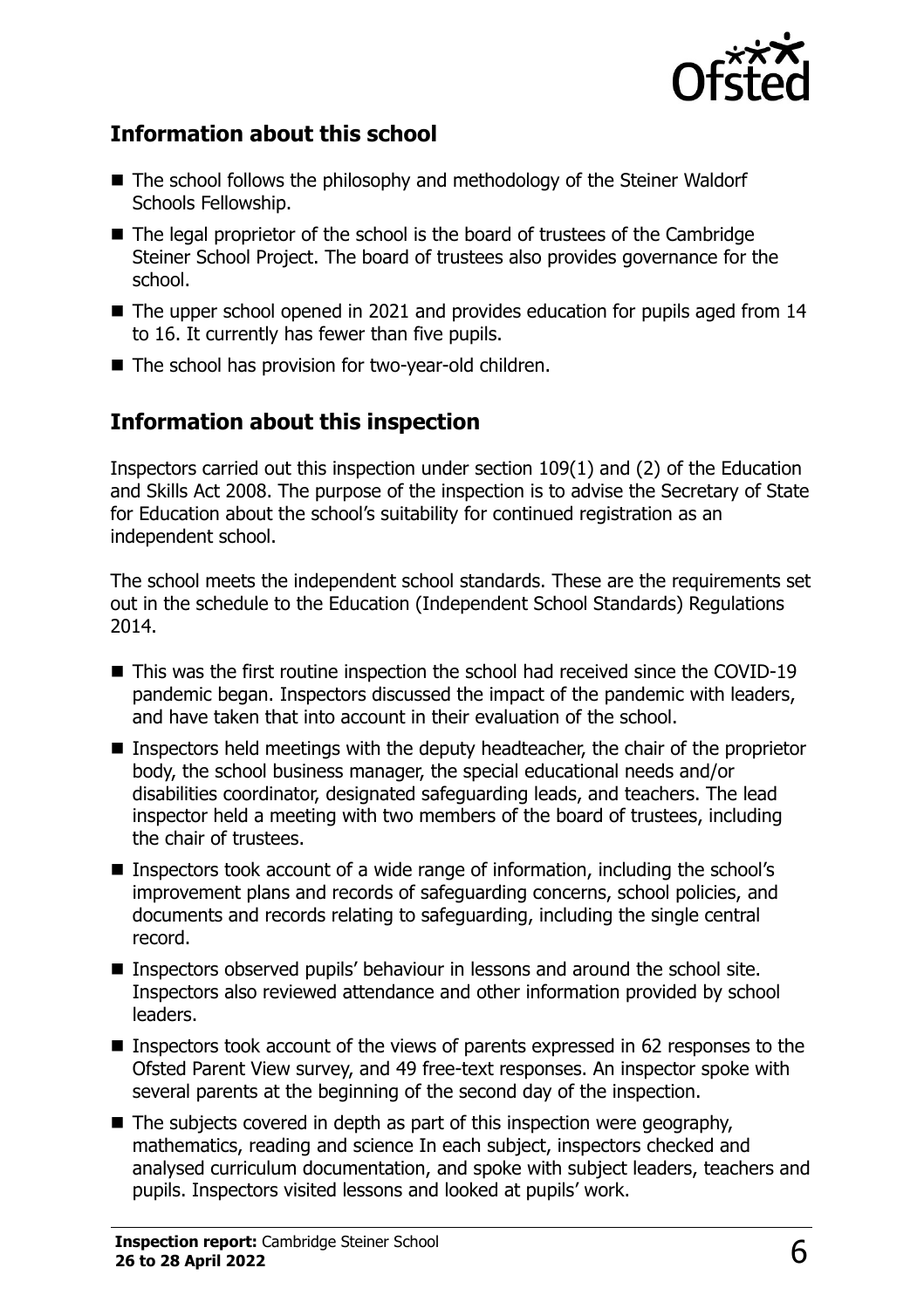

## **Inspection team**

Cindy Impey, lead inspector **Her Majesty's Inspector** 

John Lucas **Her Majesty's Inspector**